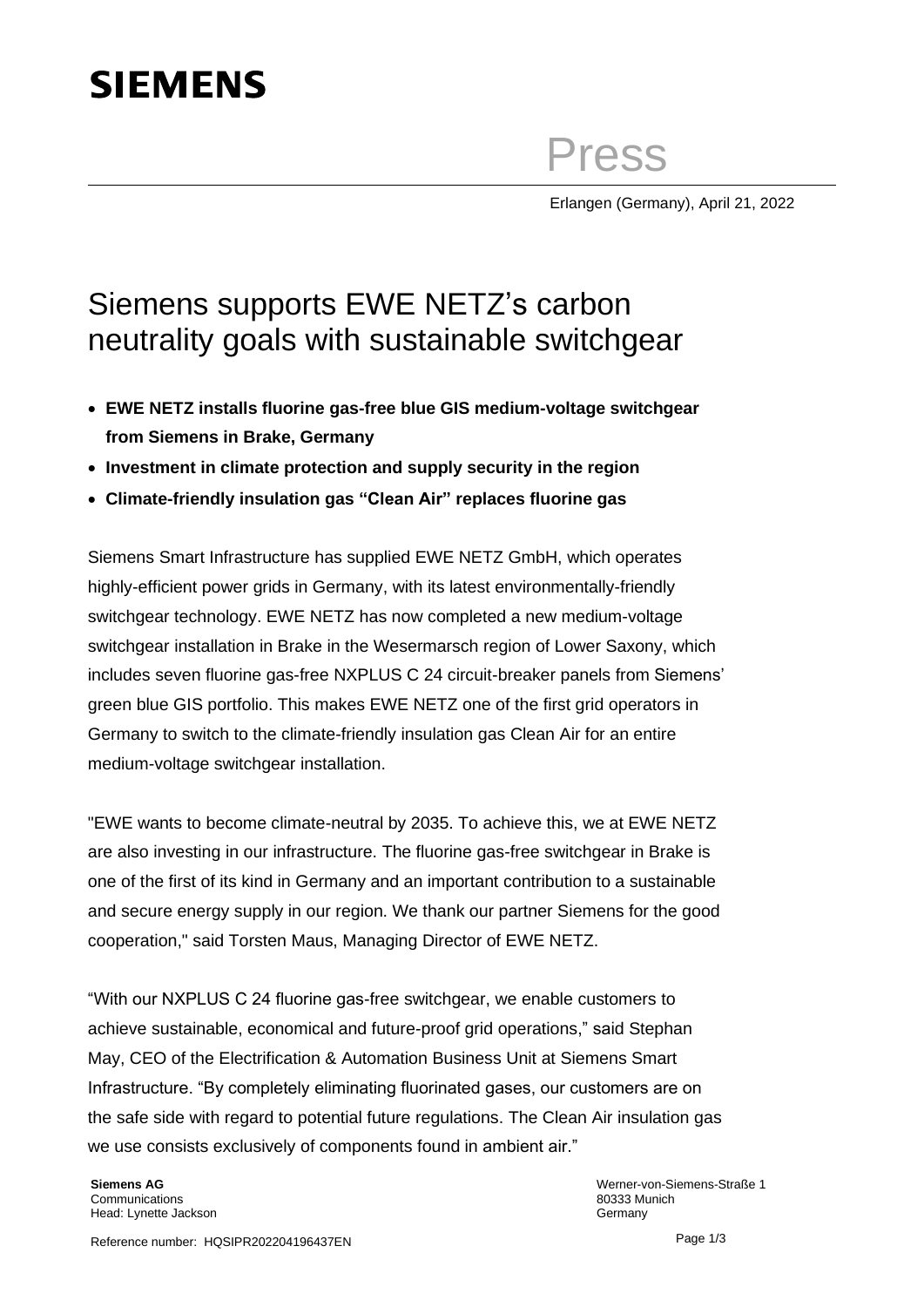EWE NETZ GmbH promotes innovation and sustainability. Through its grid in northwestern Germany, the company already transports an average of 96 percent renewable energy over the course of the year. With the environmentally friendly upgrade of its medium-voltage grid node in Brake, EWE NETZ now aims to combine a high level of supply security with climate-neutral technology. The Brake switchgear installation is part of the grid supplying electricity to around 90,000 inhabitants in the city of Brake as well as in the Wesermarsch region.

This press release as well as press pictures can be found at<https://sie.ag/3rwjTlZ>

For more information about Siemens Smart Infrastructure, see [www.siemens.com/smart-infrastructure](https://new.siemens.com/global/en/company/topic-areas/smart-infrastructure.html)

For more information about our blue GIS medium-voltage switchgear, see [www.siemens.com/bluegis](http://www.siemens.com/bluegis)

**Contact for journalists** Silke Federspieler Phone: +49 174 1551579; E-mail: [silke.federspieler@siemens.com](mailto:silke.federspieler@siemens.com)

Join our Siemens Smart Infrastructure – Global Media Community on LinkedIn: <https://www.linkedin.com/groups/8871338/>

**Siemens Smart Infrastructure (SI)** is shaping the market for intelligent, adaptive infrastructure for today and the future. It addresses the pressing challenges of urbanization and climate change by connecting energy systems, buildings and industries. SI provides customers with a comprehensive end-to-end portfolio from a single source – with products, systems, solutions and services from the point of power generation all the way to consumption. With an increasingly digitalized ecosystem, it helps customers thrive and communities progress while contributing toward protecting the planet. Siemens Smart Infrastructure has its global headquarters in Zug, Switzerland. As of September 30, 2021, the business had around 70,400 employees worldwide.

**Siemens AG** (Berlin and Munich) is a technology company focused on industry, infrastructure, transport, and healthcare. From more resource-efficient factories, resilient supply chains, and smarter buildings and grids, to cleaner and more comfortable transportation as well as advanced healthcare, the company creates technology with purpose adding real value for customers. By combining the real and the digital worlds, Siemens empowers its customers to transform their industries and markets, helping them to transform the everyday for billions of people. Siemens also owns a majority stake in the publicly listed company Siemens Healthineers, a globally leading medical technology provider shaping the future of healthcare. In addition, Siemens holds a minority stake in Siemens Energy, a global leader in the transmission and generation of electrical power.

Reference number: HQSIPR202204196437EN Page 2/3